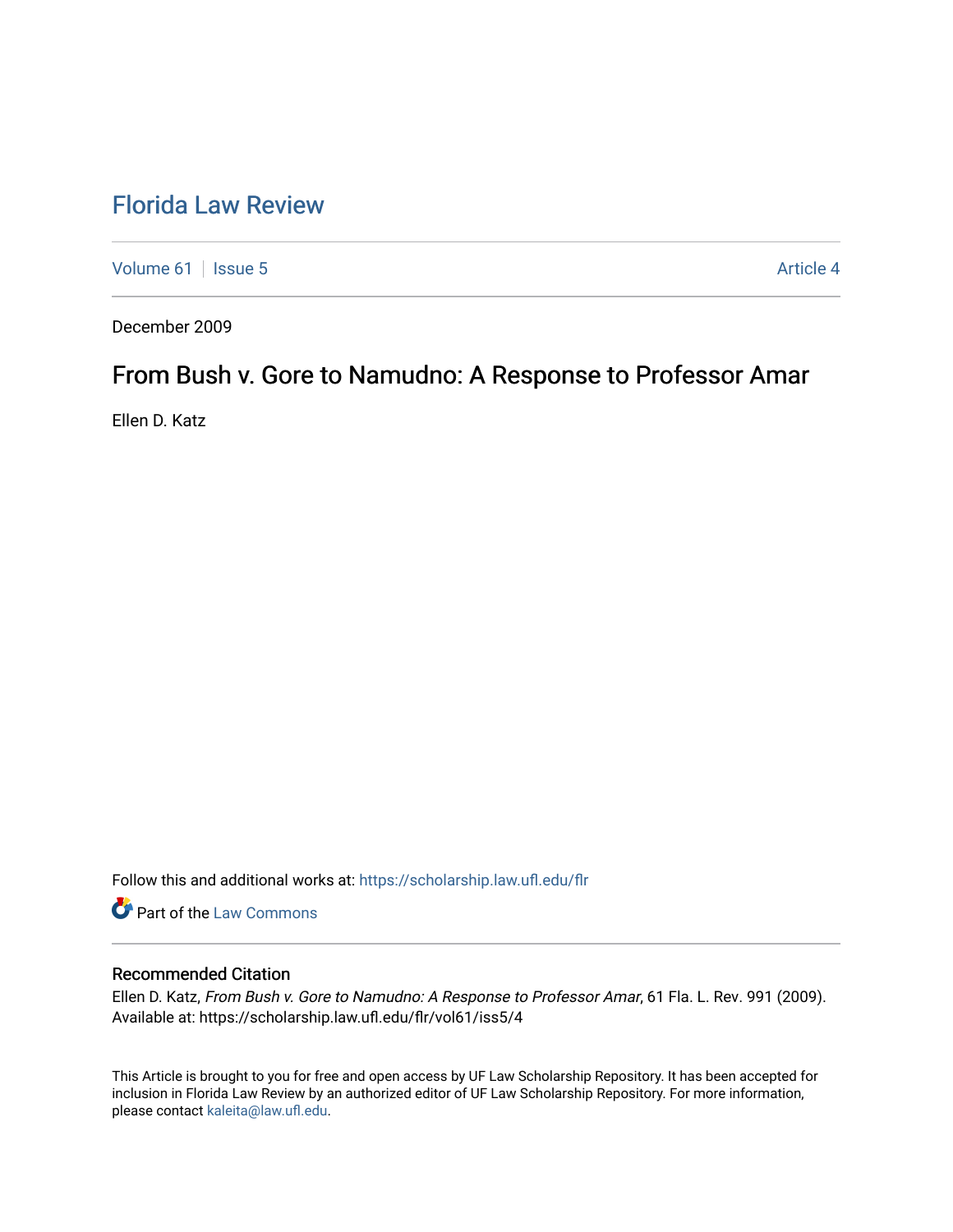## FROM *BUSH V. GORE* TO *NAMUDNO*: A RESPONSE TO PROFESSOR AMAR

# *Ellen D. Katz*\*

## **INTRODUCTION**

In his Dunwody Lecture, Professor Akhil Amar invites us to revisit the *Bush v. Gore* controversy and consider what went wrong.<sup>1</sup> This short essay responds to Professor Amar by taking up his invitation and looking at the decision through a seemingly improbable lens, the U.S. Supreme Court's decision last June in *Northwest Austin Municipal Utility District No. One (NAMUDNO) v. Holder.*<sup>2</sup> Among its many surprises, *NAMUDNO* helps illuminate the Court's fundamental error nine years ago.

Professor Amar forcefully argues that the mistrust with which the Justices in the *Bush v. Gore* majority viewed the Florida Supreme Court was both unjustified and disastrously consequential.<sup>3</sup> What *NAMUDNO* helps us see is that such mistrust, be it mistaken or warranted, is not necessarily incompatible with a sound judicial response. *NAMUDNO* shows that the Court's most profound error in *Bush v. Gore* was not the premise from which the Justices began, though flawed it may have been, but rather where they went from there.<sup>4</sup>

## CONNECTING *BUSH V. GORE* TO *NAMUDNO*

Facially, *Bush v. Gore* and *NAMUDNO* appear unrelated. *Bush v. Gore* famously closed down a court-ordered statewide recount in Florida and effectively ended the 2000 presidential election dispute.<sup>5</sup> *NAMUDNO* sidestepped the question of congressional power to reauthorize § 5 of the Voting Rights Act (VRA)—a provision requiring jurisdictions with a history of discrimination in voting to obtain federal approval prior to changing any aspect of their voting law.<sup>6</sup>

The decisions involved distinct legal questions and institutional actors, and differences between the cases abound. *Bush v. Gore* and *NAMUDNO* are nevertheless linked in two important ways.

l

 <sup>\*</sup> Professor of Law, University of Michigan Law School.

 <sup>1.</sup> Akhil Reed Amar, *Bush, Gore, Florida, and the Constitution*, 61 FLA. L. REV. 945 (2009).

 <sup>2. 129</sup> S. Ct. 2504 (2009).

 <sup>3.</sup> Amar, *supra* note 1, at 950–51, 961.

 <sup>4.</sup> *See infra* notes 28–49 and accompanying text.

 <sup>5.</sup> Bush v. Gore, 531 U.S. 98, 105–06 (2000) (per curiam).

 <sup>6.</sup> *See* 42 U.S.C. § 1973c(a) (2006).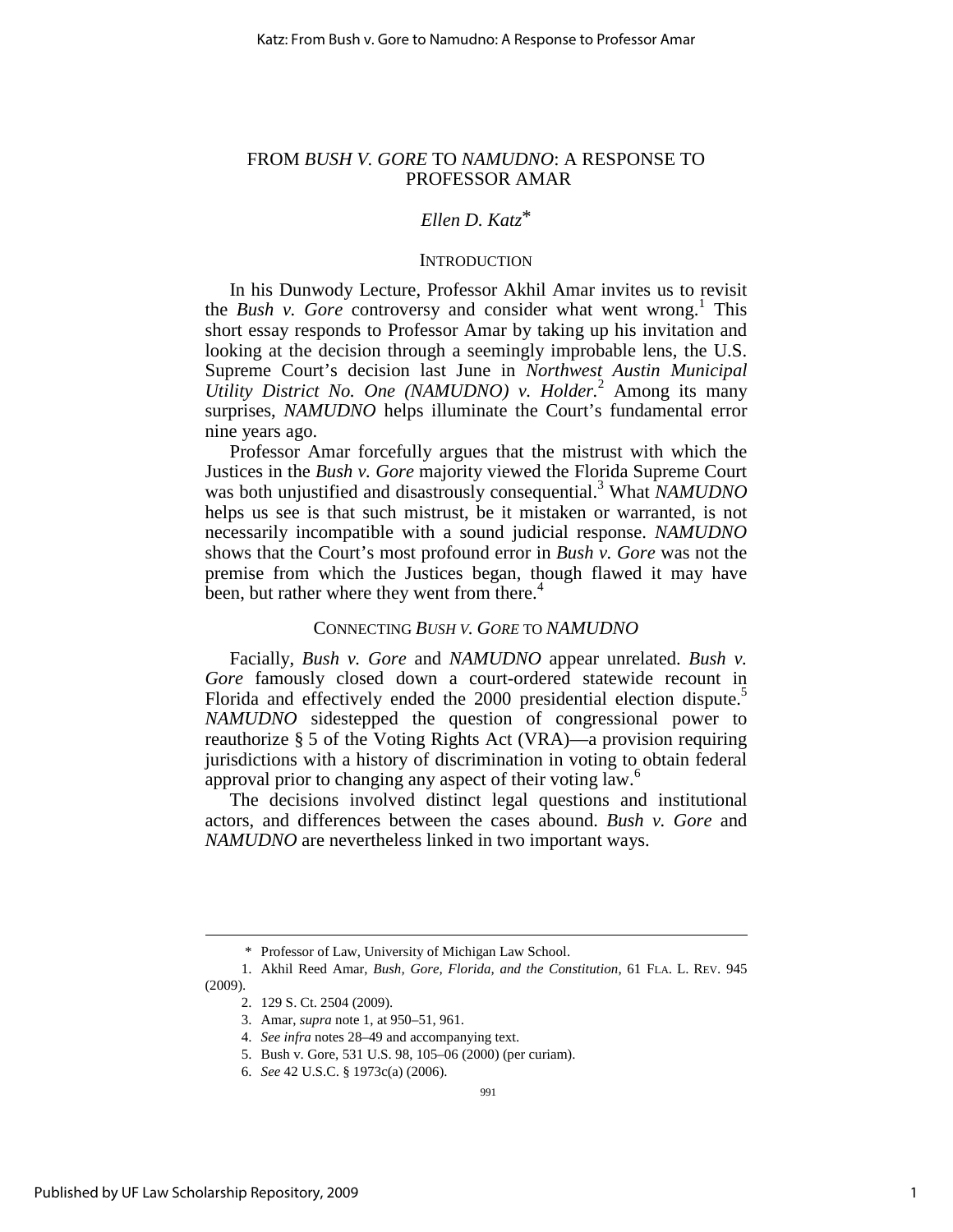## *Fabricated Intent*

In both *Bush v. Gore* and *NAMUDNO*, the Court said something that was patently false. The *Bush v. Gore* majority attributed to the Florida Supreme Court a statement the state court never made. *NAMUDNO*, for its part, said Congress meant to allow something it never intended to allow.

In *Bush v. Gore*, the false statement was the Court's assertion that "the Florida Supreme Court has said that the Florida Legislature intended to obtain the safe-harbor benefits of 3 U.S.C.  $\S$  5  $\left[ . \right]$ <sup>77</sup> The *Bush v. Gore* majority offered this statement as explanation for its refusal to let the state court craft a remedy for the constitutional defect it identified in the Florida recount process.<sup>8</sup> Remanding for remedial action was not possible, said the Court, because the Florida Supreme Court had already said that state law did not allow for such a remedy.<sup>9</sup>

The problem was that the Florida Supreme Court never made this statement. In fact, the Florida court had no occasion whatsoever to address whether the state's interest in participating voluntarily in one aspect of the federal system (i.e., the so-called "safe harbor") outweighed the competing interests underlying the recount. The Florida court had made a tangential reference to the federal system in an earlier opinion addressing  $\alpha$  distinct point,<sup>10</sup> but that reference hardly constituted an unequivocal statement of state law on point. The *Bush v. Gore* majority nevertheless said that it was an unequivocal statement, an assertion Larry Kramer vividly labeled "nothing less than a deliberate, bold-faced lie."<sup>11</sup>

A similar charge might be lodged against the Court's holding in *NAMUDNO*. There, all nine Justices agreed that the VRA allowed the plaintiff to apply for a statutory exemption that Congress never authorized and never intended to allow.

The VRA allows a "political subdivision" to seek this exemption, known as bailout, but defines a "political subdivision" in terms that facially exclude the plaintiff in *NAMUDNO*. The Austin Water District was neither a county nor a state subdivision "which conducts

 $\overline{a}$ 

 10. Palm Beach County Canvassing Bd. v. Harris, 772 So. 2d 1220, 1237 (Fla. 2000) (citing 3 U.S.C. §§ 1–10 (2006), which govern the federal electoral process).

 11. Larry D. Kramer, *The Supreme Court in Politics*, *in* THE UNFINISHED ELECTION OF 2000 105, 149 (Jack N. Rakove ed., Basic Books 2001); *see also* David A. Strauss, Bush v Gore*: What Were They Thinking?*, *in* THE VOTE: BUSH, GORE, AND THE SUPREME COURT 184, 204 (Cass R. Sunstein & Richard A. Epstein eds., University of Chicago Press 2001) [hereinafter THE VOTE] (concluding "that the [U.S. Supreme] Court 'trumped' the 'supposed lawlessness' of the Florida Supreme Court with [its own] lawlessness") (internal quotation marks added).

 <sup>7.</sup> Bush v. Gore, 531 U.S. at 111.

 <sup>8.</sup> *Id.*

 <sup>9.</sup> *Id.*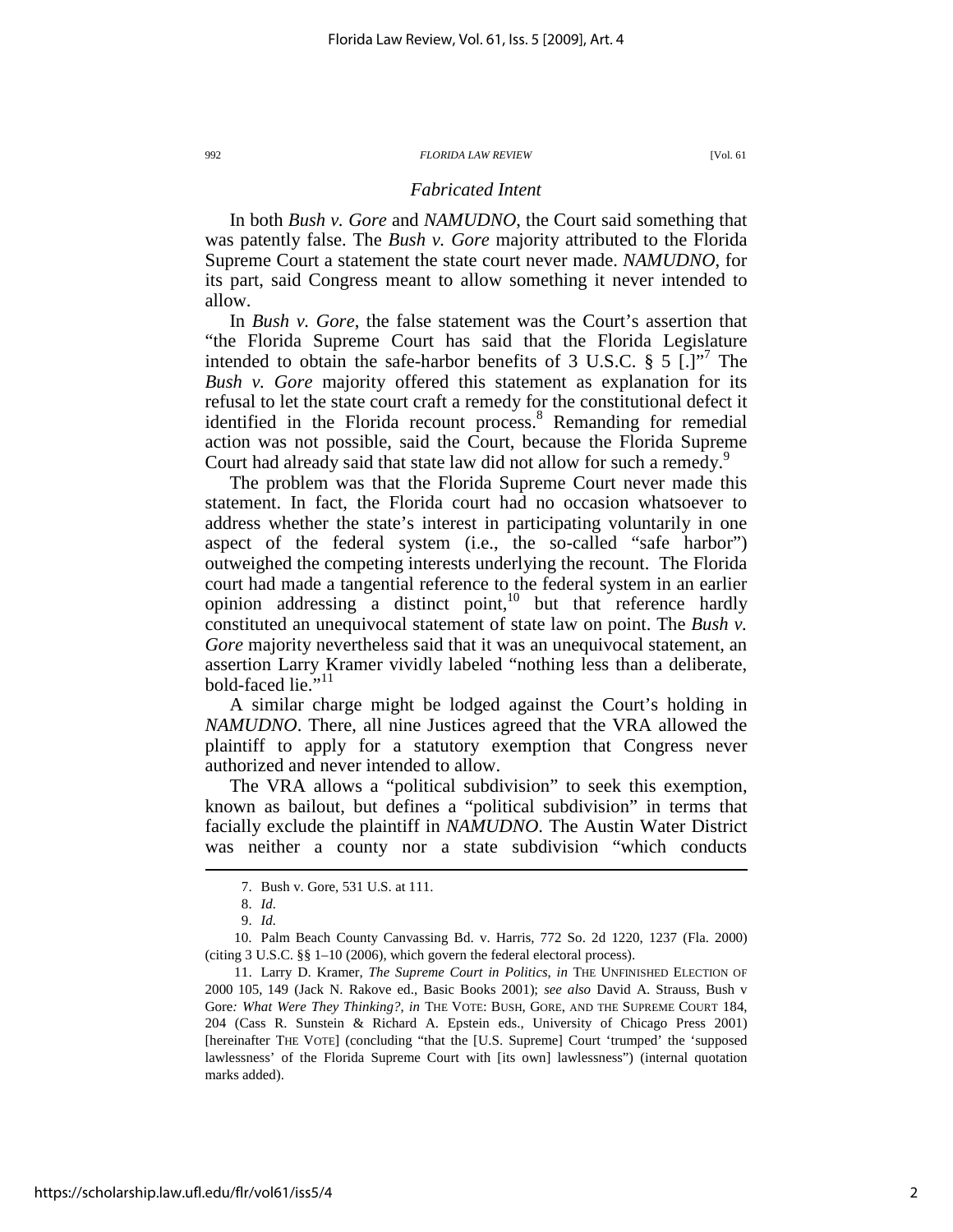registration for voting" when the county does not.<sup>12</sup> The Court nevertheless concluded that the plaintiff was eligible for the exemption based on a contrived statutory construction that, as Rick Hasen pointed out, "virtually no lawyer thought was plausible."<sup>13</sup>

Chief Justice Roberts seemed well aware of this. He acknowledged that the holding required the Court to take an "unusual" step and ignore an explicit statutory definition, and that circumstances existed in which the district court's contrary holding of ineligibility "might well be correct."<sup>14</sup> The Chief Justice did not bother to address either the legislative history or a Justice Department regulation that directly contradicted what the Court read the 1982 VRA amendments to have accomplished.<sup>15</sup> Instead, Chief Justice Roberts anemically posited that "[i]t is unlikely" Congress intended for the bailout provision to have an effect that was, in fact, well-documented and universally understood when Congress reauthorized the statute in 2006.<sup>16</sup>

The Court's improbable ruling in *NAMUDNO*, much like its false statement in *Bush v. Gore*, invites speculation. Did Chief Justice Roberts "blink," and shy away from striking down a resonant statute he believed to be unconstitutional?<sup>17</sup> Or did he simply lack the votes to strike down a regime he wanted to invalidate?<sup>18</sup> Did the so-called liberal Justices strategically sign on without comment to block invalidation of the VRA, or did they too harbor serious qualms about the statute's validity?<sup>19</sup>

Needless to say, looking beyond the text of an opinion to decode hidden intent is a fraught enterprise. Recognizing that speculation is the best we can do, the next section suggests that the false statements in *Bush v. Gore* and *NAMUDNO* have a common source.

17. Initial Thoughts, *supra* note 13.

 <sup>12.</sup> *See* 42 U.S.C. § 1973*l*(c)(2) (2006).

 <sup>13.</sup> *See* Initial Thoughts on *NAMUDNO*: Chief Justice Roberts Blinked, http://electionlawblog.org/archives/013903.html (June 22, 2009, 08:00 EST) [hereinafter Initial Thoughts].

 <sup>14.</sup> *NAMUDNO*, 129 S. Ct. 2504, 2514 (2009).

 <sup>15.</sup> *See, e.g.*, H.R. REP. NO. 97-227, at 2 (1981) ("The standard for bail-out is broadened to permit political subdivisions, as defined in Section 14(c)(2), in covered states to seek to bail out although the state itself may remain covered."); S. REP. NO. 97-417, at 57 n.192 (1982) ("Towns and cities within counties may not bailout separately."); Judicial Administration, 28 C.F.R. §§ 51.2, 51.5 (2008); Revision of Procedures for the Administration of Section 5 of the Voting Rights Act of 1965, 52 Fed. Reg. 486 (Jan. 6, 1987).

 <sup>16.</sup> *NAMUDNO*, 129 S. Ct. at 2516.

 <sup>18.</sup> David G. Savage, *A Rare Week of Harmony on High Court*, L.A. TIMES, June 29, 2009, at A10, *available at* 2009 WLNR 12385782 (discussing this point).

 <sup>19.</sup> *Id.*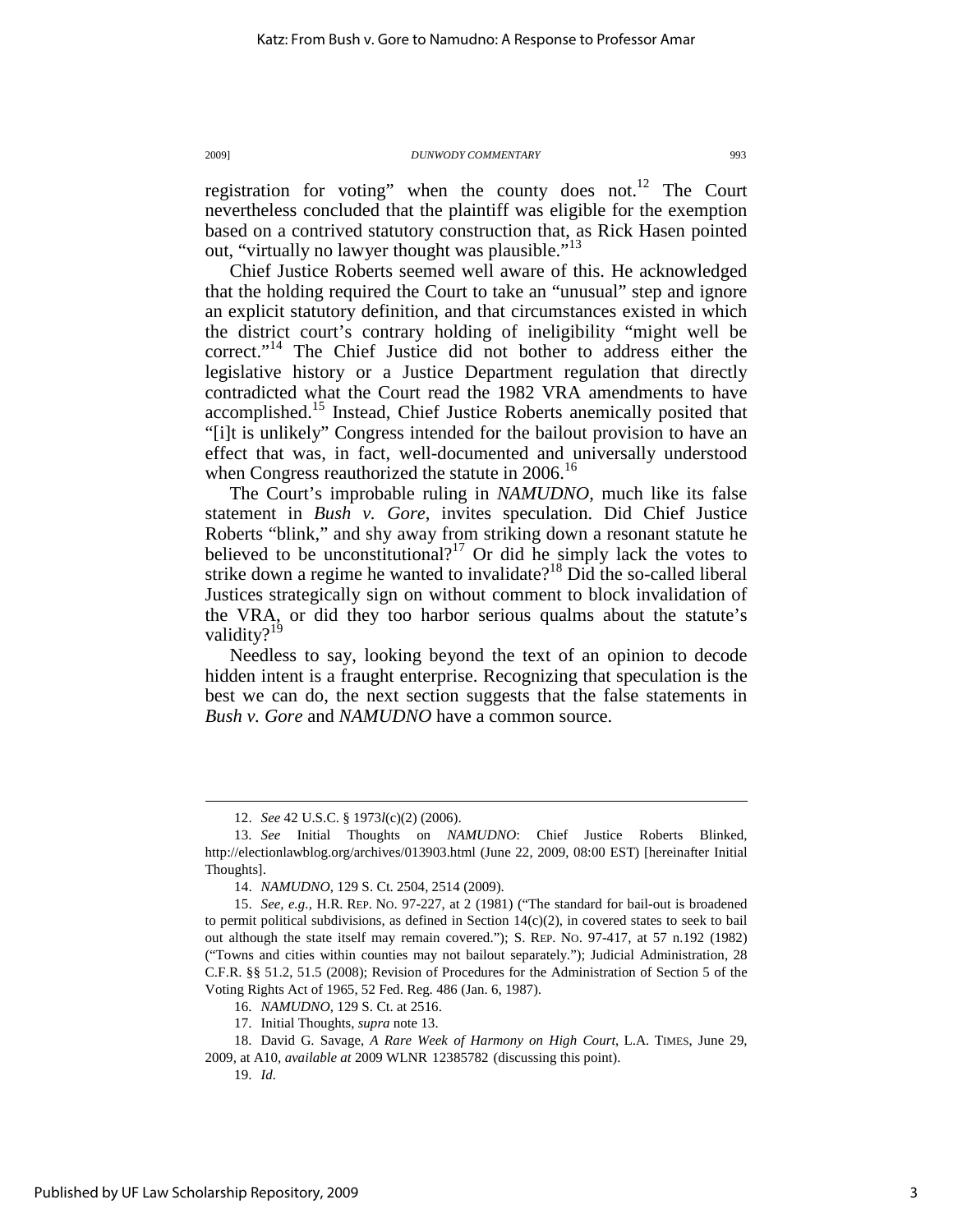## *Failed Deliberation*

Animating the Court in both *Bush v. Gore* and *NAMUDNO* was the belief that the measures under challenge in both cases were the product of failed deliberation. This belief posits that the Florida Supreme Court ordered a recount and that Congress renewed the Voting Rights Act not as considered judgments but instead as unreflective means to advance raw political preferences. Both institutions were seen to have abandoned their obligation to deliberate prior to ordering the contested measures.

In *Bush v. Gore*, this belief originated in a series of strained statutory rulings issued by the Florida Supreme Court in the early weeks of the  $2000$  presidential election dispute.<sup>20</sup> These rulings gave rise to the belief that the state court was neither interested in nor engaged in the act of judging at all. To the Justices in the *Bush v. Gore* majority (and to other  $observers$ , $^{21}$  the state court appeared to be fixated on handing the election to Vice President Gore.<sup>22</sup> A given ruling might find legal support but that fact was beside the point. Intent mattered, and the Florida court—at least in the eyes of the *Bush v. Gore* majority—had the wrong intent.

Intent appears to have mattered in *NAMUDNO* as well. Here the Justices thought Congress had the wrong intent when it voted in 2006 to renew the VRA. This view posits that Congress saw the VRA as too sacrosanct to let lapse, and would have reauthorized the statute regardless of whether contemporary conditions justified it.<sup>23</sup> Congress, to be sure, amassed a detailed evidentiary record, but, the argument goes, that it did so not to guide its decision-making, but rather to justify a decision it had already made.

This view is a plausible one. The VRA has tremendous symbolic resonance, even while its specific terms remain largely obscure. With few exceptions, $24$  members of Congress had little desire to seek reelection as someone who had voted against the  $VRA$ <sup>25</sup> As Justice Scalia pointedly asked at oral argument, "[D]o you ever seriously

 <sup>20.</sup> *See* Palm Beach County Canvassing Bd. v. Harris, 772 So. 2d 1220, 1239–40 (Fla. 2000).

 <sup>21.</sup> *See, e.g.*, Michael W. McConnell, *Two–and-a-Half Cheers for* Bush v Gore, *in* THE VOTE, *supra* note 11, at 98, 101 (noting with disapproval that the Florida Supreme Court ruled for Gore each time).

 <sup>22.</sup> *See* Laurence H. Tribe, Erog v. Hsub *and Its Disguises: Freeing* Bush v. Gore *from Its Hall of Mirrors*, 115 HARV. L. REV. 170, 194 & nn.64, 66 (2001).

 <sup>23.</sup> *See, e.g.*, Guy-Uriel E. Charles & Luis Fuentes-Rohwer, *The Voting Rights Act and Noisy Statutory Interpretation* (draft).

 <sup>24.</sup> *See* Carl Hulse, *Rebellion Stalls Extension of Voting Act*, N.Y.TIMES, June 22, 2006, at A23, *available at* 2006 WLNR 10749989 (noting that only a few House members did not support the bill).

 <sup>25.</sup> *See, e.g.*, Carl Hulse, *By a Vote of 98-0, Senate Approves 25-Year Extension of Voting Rights Act*, N.Y. TIMES, July 21, 2006, at A16, *available at* 2006 WLNR 12545848.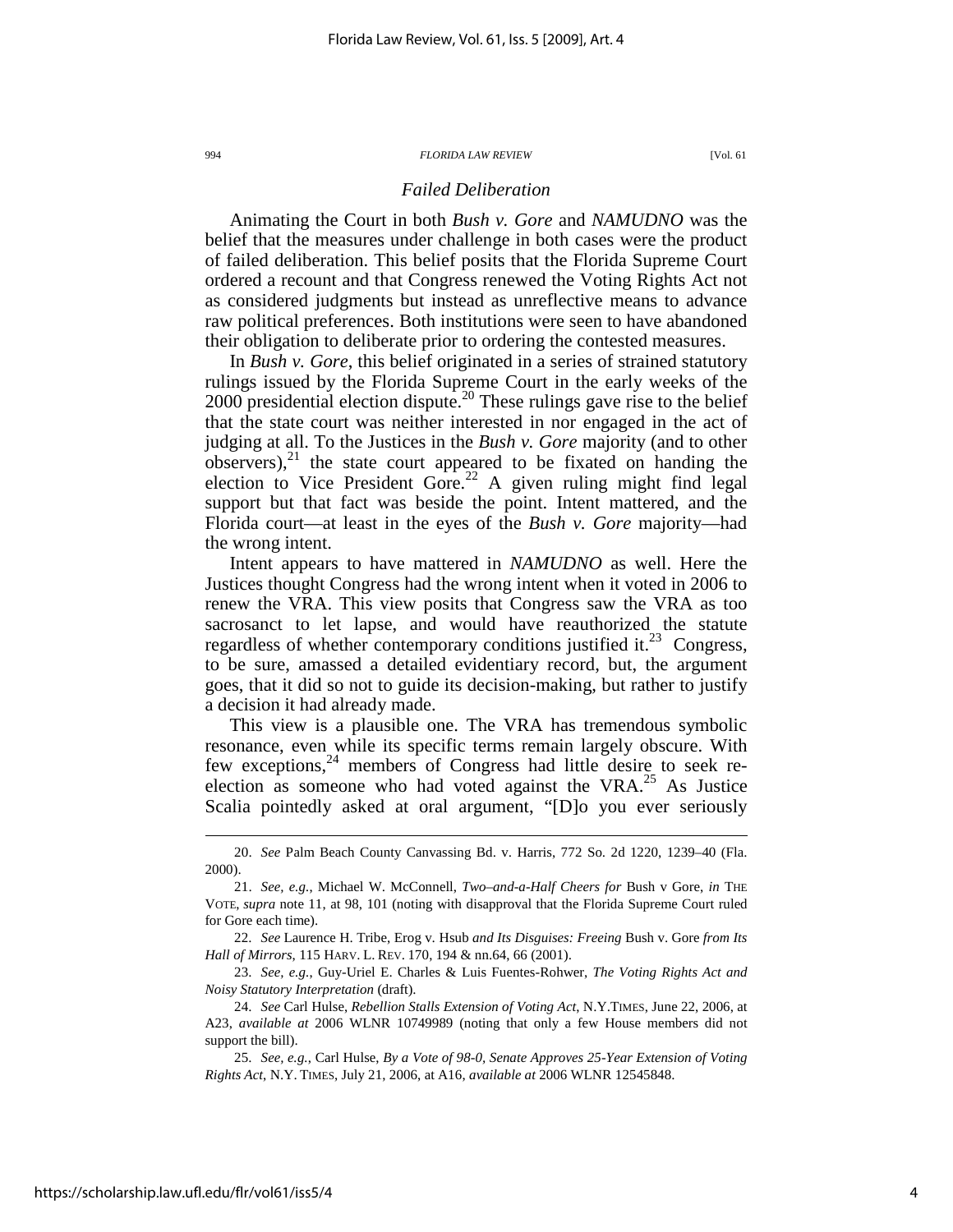expect Congress to vote against a re-extension of the Voting Rights  $Act?"^{26}$ 

That reauthorization appeared fated, however, does not mean it was unwarranted. The sizeable record Congress amassed to support reauthorization contained considerable, albeit not unequivocal, evidence supporting the claim that  $\S 5$  of the VRA was still needed.<sup>27</sup> In other words, reauthorization might have been both warranted and preordained, just as the rulings issued by the Florida Supreme Court might have comported both with the law and a predisposition for a Gore victory. In both cases, a truly deliberative process might have yielded the very measures the decisionmakers selected. But, in the eyes of the Court, neither of the challenged measures had in fact emerged from such a process. Deliberation had failed and that failure required a judicial response.

## JUDICIAL REVIEW OF FAILED DELIBERATION

Professor Amar's remarks model one way a reviewing court might respond to failed deliberation. Specifically, a court might provide an insufficiently deliberative decision with its missing rationale. Professor Amar does this when he drafts the opinion he thinks the Florida Supreme Court should have issued.<sup>28</sup> Professor Amar posits that the Florida court's rulings were legitimate because his draft opinion shows them to be "legally defensible."

This approach bears a rough resemblance to what Justice Brennan did elsewhere in saying "[i]t is enough that we be able to perceive a basis upon which" the challenged decision might have been reached. $30$ Writing for the Court in *Katzenbach v. Morgan*, Justice Brennan upheld congressional power to enact  $\S$  4(e) of the VRA of 1965.<sup>31</sup> His opinion never accused Congress of failing to deliberate over the measure, and indeed seemed skeptical of Justice Harlan's dissenting allusion to a failure of this sort.<sup>32</sup> Regardless, Justice Brennan's analysis made clear that failed deliberation would be of no consequence. So long as the

30. Katzenbach v. Morgan, 384 U.S. 641, 653 (1966).

31. *Id.* at 646–47.

 <sup>26.</sup> Transcript of Oral Argument at 51, *NAMUDNO*, 129 S. Ct. 2504 (2009) (No. 08-322).

 <sup>27.</sup> *See, e.g.*, NAMUDNO v. Mukasey, 573 F. Supp. 2d 221, 247–66 (D.D.C. 2008) (discussing this evidence).

 <sup>28.</sup> Amar, *supra* note 1, at 953–56.

 <sup>29.</sup> Amar, *supra* note 1, at 955–56 (stating that the Florida Supreme Court "did the right legal things and for the right legal reasons").

 <sup>32.</sup> *Compare id.* at 669 & n.9 (Harlan, J., dissenting) (noting that "[t]here is simply no legislative record supporting such hypothesized discrimination of the sort we have hitherto insisted upon" and that there "were no committee hearings or reports referring to this section, which was introduced from the floor."), *with id.* at 645 n.3 (majority opinion) (discussing legislative history to § 4(e)).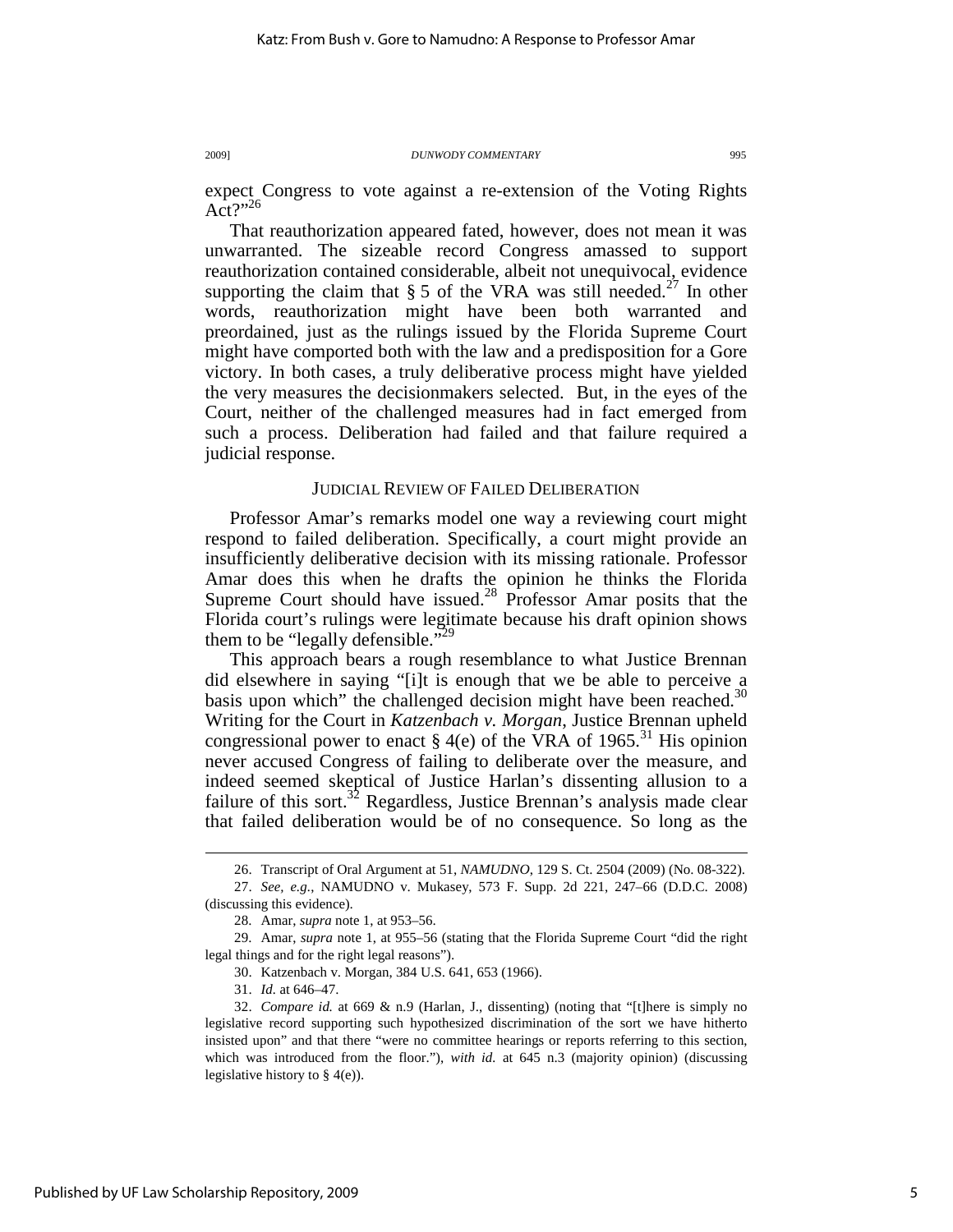Justices could "perceive" a basis on which 4(e) might be needed, and craft their own argument, the statute was valid.<sup>3</sup>

Much like Justice Brennan in *Morgan*, Professor Amar equates his ability to "perceive" a basis for the Florida court's rulings with their legitimacy. He disputes the notion that the Florida court failed to deliberate precisely because the opinion he has drafted employs sound interpretive methods to reach the same results.<sup>34</sup> Professor Amar laments the fact that "[t]he Florida Justices never offered up such a crisp and cogent Article II explanation of their conduct in the 2000 election."<sup>35</sup> Had they done so, Amar suggests, the legitimacy of the court's conduct—and "the basic error" in claims to the contrary— "would have been clear for all to see."<sup>36</sup>

Perhaps the Justices on the U.S. Supreme Court would not have harbored the suspicions they held had the Florida Supreme Court issued the exemplary Amar opinion in the first instance. But to do so, the state court would have needed to anticipate federal issues that were obscure prior to the U.S. Supreme Court's first per curiam opinion in the dispute. By the time the Florida court had the opportunity to address these issues on remand, the damage had been done. The *Bush v. Gore* majority no longer trusted the state court and, I suspect, nothing the Florida court could have said—including what Professor Amar says in his opinion—would have changed that.

In fact, the *Bush v. Gore* majority confronted versions of the explanation the Amar opinion offers—less crisp, less cogent perhaps, but comprehensible versions nevertheless. These Justices understood well that sound interpretative methods could have produced the very results reached by the Florida court. They, however, also believed that such methods had not in fact served as the state court's guide. $37$ 

To the majority in *Bush v. Gore*, actual intent mattered. Partisan bias for a preordained result was not judicial craft—and could not become craft simply by tacking on (even good) legal argument. The *Bush v. Gore* majority consequently had no interest in judicial review of the sort Professor Amar models, or even the more rigorous, "show your work" approach the Rehnquist Court had developed in *Morgan*'s stead.<sup>38</sup>

What the Court did instead was to eliminate review entirely. The *Bush v. Gore* majority equated a failure of deliberation with an abdication of responsibility, and viewed it as cause to step into the shoes

 <sup>33.</sup> *Id.* at 653.

 <sup>34.</sup> Amar, *supra* note 1, at 954.

 <sup>35.</sup> Amar, *supra* note 1, at 955.

 <sup>36.</sup> Amar, *supra* note 1, at 953–54.

 <sup>37.</sup> *See, e.g.*, Strauss, *supra* note 11, at 204 (questioning whether the Supreme Court Justices' view of the Florida Supreme Court was correct).

 <sup>38.</sup> *See, e.g.*, City of Boerne v. Flores, 521 U.S. 507, 530 (1997).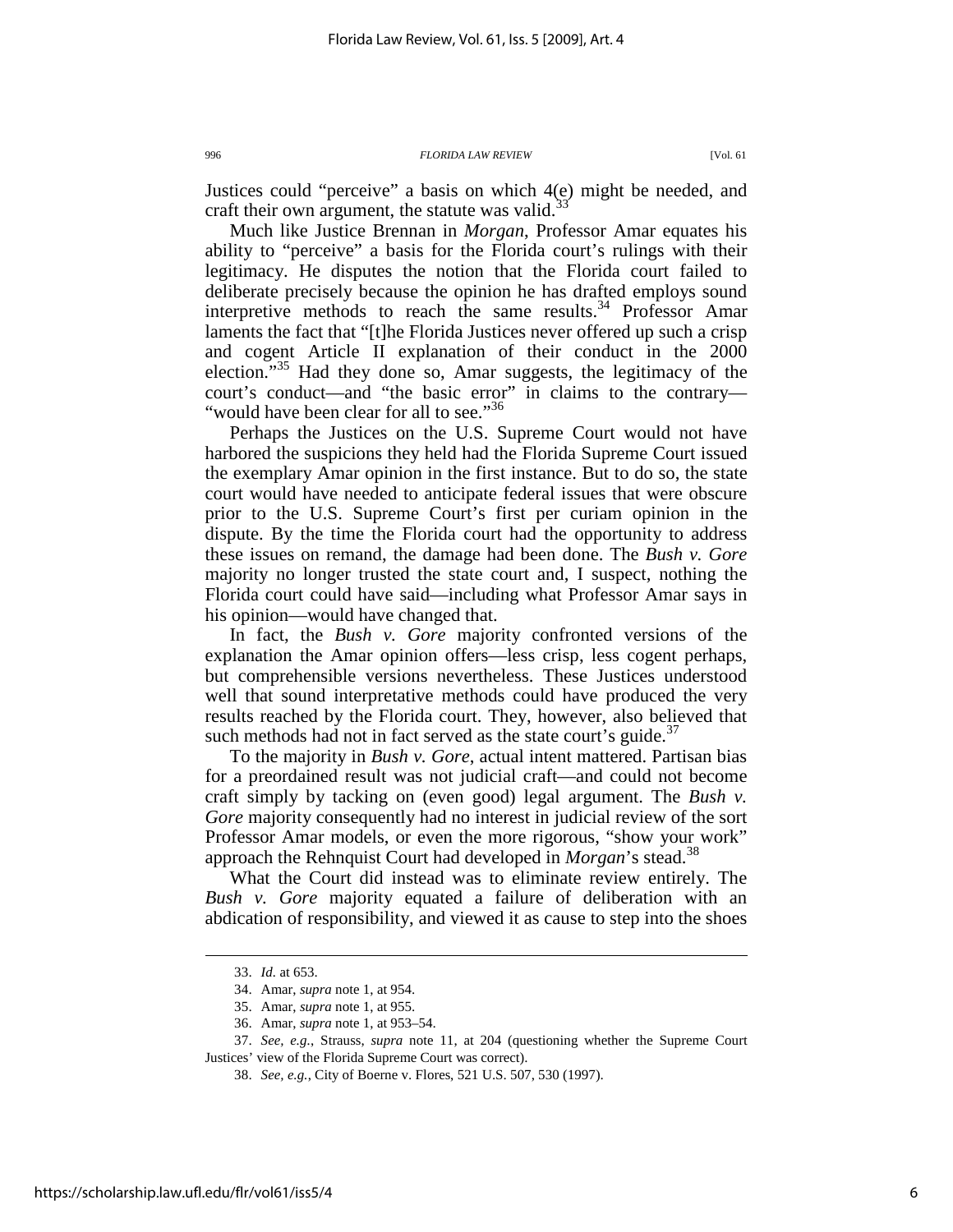of the Florida Supreme Court. These Justices decided the case as if they themselves were members of the state court, and decreed (albeit through false attribution) that Florida law allowed no remedy for the constitutionally defective recount.<sup>39</sup> In so doing, they wholly eliminated the state court's decision-making power.

Scores of commentators have explained why this was a very bad idea.<sup>40</sup> The Court in *NAMUDNO* nevertheless seemed poised to follow this approach with regard to Congress. The district court in *NAMUDNO* had already issued an opinion much like Professor Amar's in that it labored to provide the strongest possible defense for the decision under review. Judge Tatel's lengthy opinion for the unanimous panel carefully parsed the congressional record for every shred of supporting evidence and developed a legal argument to justify the  $2006$  reauthorization.<sup>41</sup>

The Justices in *NAMUDNO*, however, were not interested in this approach. At oral argument, many of the Justices seemed indifferent to Congress's judgment that the VRA remained necessary. Question after question asked not whether Congress had the power to make the judgment it did, but rather whether reauthorization itself was a good idea. Justice Scalia pointedly revealed this stance when he scoffed at the notion that Congress had considered the claim that bailout was ineffective. "The question," he said, "is whether [the claim is] right, not whether Congress rejected it."<sup>42</sup>

Ultimately, the Court voted to supplant Congress's judgment, but not in the manner many expected. Rather than throw out the statute, the Justices simply rewrote it. The revision, which may prove to be a good one, <sup>43</sup> was propelled by the belief that someone had to do something. Congress had been unwilling to engage in the necessary deliberation over the statute's reach. The Justices accordingly believed they needed to step up and step into Congress's shoes and act in its stead.<sup>44</sup>

 <sup>39.</sup> *See* Bush v. Gore, 531 U.S. 98, 110–11 (2000); *supra* notes 7–9 and accompanying text.

 <sup>40.</sup> *See, e.g.*, Kramer, *supra* note 11, at 148–49; Strauss, *supra* note 11, at 185–86; Ward Farnsworth, *"To Do a Great Right, Do a Little Wrong": A User's Guide to Judicial Lawlessnes*s, 86 MINN. L. REV. 227, 252 (2001) ("A preemptive strike against possible further transgressions by the state court . . . is an extraordinary measure. . . . The Supreme Court would have done better to act as the referee of referees.").

 <sup>41.</sup> *See generally Mukasey*, 573 F. Supp. 2d 221 (D.D.C. 2008).

 <sup>42.</sup> *See* Transcript of Oral Argument, *supra* note 26, at 37.

 <sup>43.</sup> If they apply, small jurisdictions like the *NAMUDNO* plaintiff should be able to obtain the exemption more readily than larger units like counties and states, which must show not only their compliance with the bailout criteria, but the compliance of all their jurisdictional subunits. *See, e.g.*, Posting of J. Gerald Hebert to Campaign Legal Center Blog, http://www.clcblog.org/blog\_item-76.html (Oct. 5, 2006). Enabling eligible jurisdictions to bailout would calibrate the statute's regulatory reach, channel resources to those places that most need them, and thereby make the regime less vulnerable in a future legal challenge.

 <sup>44.</sup> *See supra* notes 23–25 and accompanying text.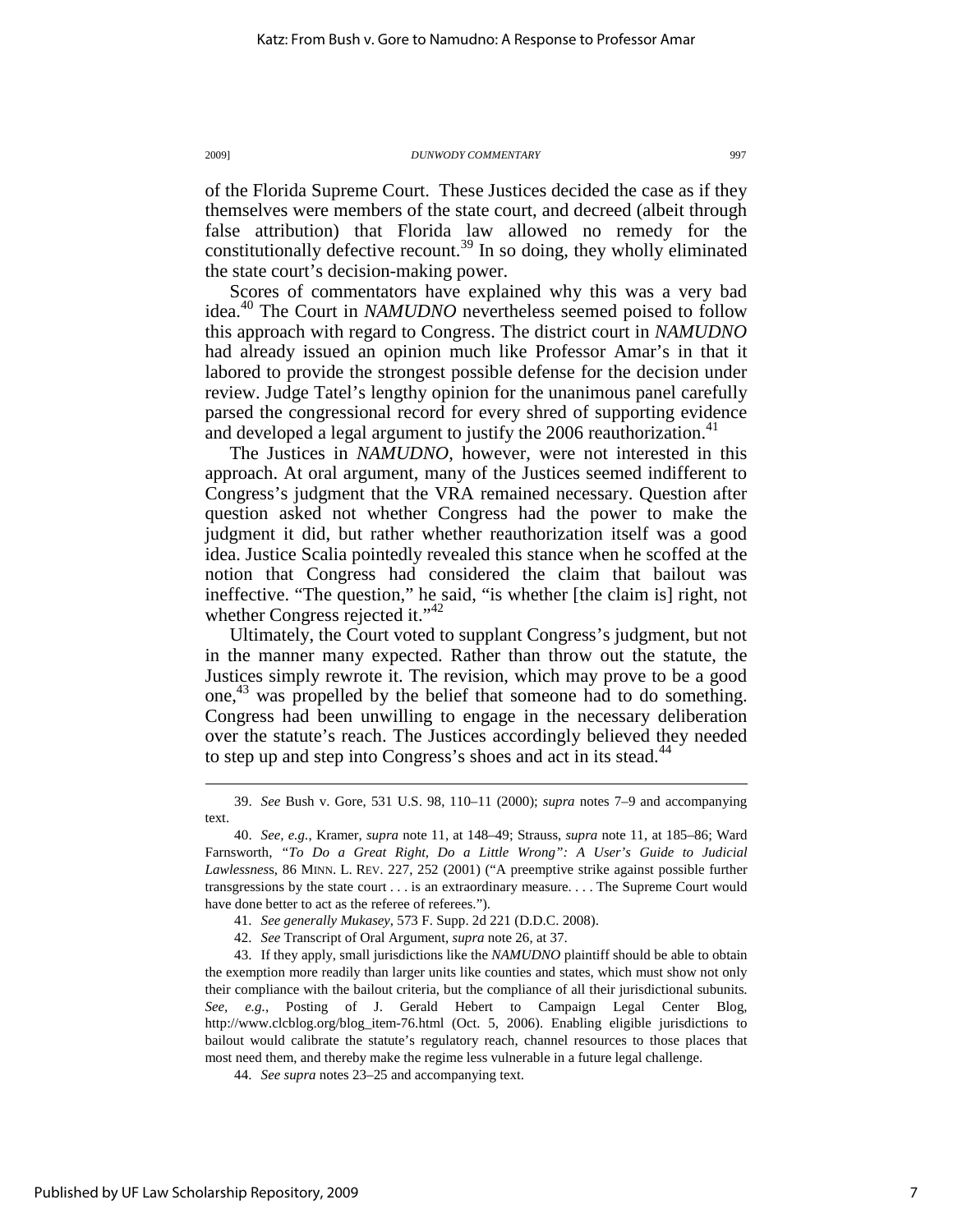*NAMUDNO* resembles the *Bush v. Gore* majority's response to failed deliberation except for one crucial fact. The *NAMUDNO* Court carefully preserved a realm for congressional action. The Court assumed a legislative role, but occupied it only briefly, coupling its statutory revision with language meant to prod Congress to act more deliberatively in the future.

Chief Justice Roberts' opinion manages to avoid striking down the statute while nevertheless displacing the district court's broad opinion and, along the way, making clear how he (and I believe, a solid majority<sup>45</sup> of the Court) would resolve the constitutional question. Before invoking the doctrine of constitutional avoidance, the Chief Justice relentlessly piles up reason after reason why the 2006 reauthorization is constitutionally infirm.<sup>46</sup> The opinion notably mentions no serious counterarguments, citing instead only to boilerplate language that Congress is a coequal branch and to the fact the district court thought the statute was just fine. $47$ 

All this language is technically dicta, but it might be better understood as the operative holding—one that strikes down the statute but stays the order until the next case in which the question is presented. In other words, *NAMUDNO* remands the VRA to Congress with a time limit and a warning. It puts Congress on notice that the Court will scrap the statute in the next case, unless something significant about the statutory regime will have changed by then.

Some change may emerge from *NAMUDNO*'s statutory amendment,<sup>48</sup> but that change is unlikely to be enough to satisfy the Court. And it remains to be seen whether Congress will engage in the

47. *Id.* at 2513 (citations omitted).

 48. *See First Local Government Seeks Voting Rights Bailout Post Supreme Court Ruling*, http://legaltimes.typepad.com/blt/2009/08/first-local-government-seeks-voting-rights-bailoutpost-supreme-court-ruling.html (Aug. 4, 2009).

 <sup>45.</sup> At argument, Justice Kennedy voiced considerable skepticism about the VRA's regional burdens, and has previously questioned both the VRA's reliance on race-based measures and the scope of congressional power to enforce civil rights generally. *See* Transcript of Oral Argument, *supra* note 26, at 22; *see also* Bartlett v. Strickland, 129 S. Ct. 1231, 1244–45 (2009); Nev. Dep't of Human Res. v. Hibbs, 538 U.S. 721, 744–59 (2003) (Kennedy, J., dissenting). For their part, the so-called liberal Justices, offered no sustained defense of the statute during argument, and have previously questioned its continued importance. *See, e.g.*, Riley v. Kennedy, 128 S. Ct. 1970, 1987 (2008) (Stevens, J., dissenting).

 <sup>46.</sup> *NAMUDNO*, 129 S. Ct. at 2511–12 (citations omitted) (noting the "substantial 'federalism costs'" § 5 exacts, its broad application to all electoral changes "however innocuous," the fact that "[t]hings have changed in the South," that the racial gap in voter registration and turnout rates is diminished and in places nonexistent, that minority candidates hold elected office "at unprecedented levels," that "[b]latantly discriminatory evasions of federal decrees are rare," the dated character of the coverage formula, its weak relation to current conditions, and the fact that the distinct burdens imposed on covered jurisdictions "may no longer" be warranted).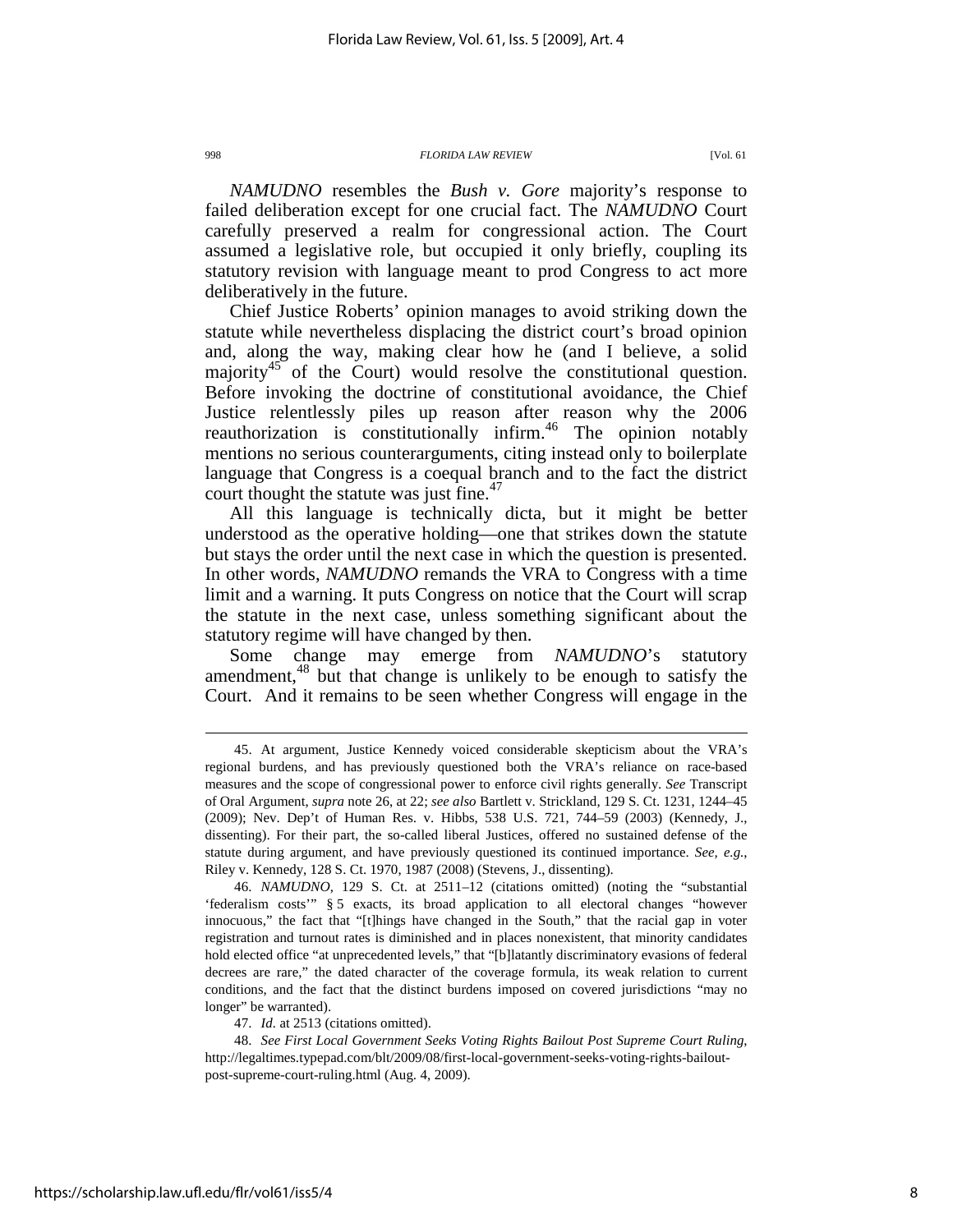deliberation *NAMUDNO* effectively mandates.<sup>49</sup> What is clear is that the Court did not follow *Bush v. Gore* all the way. After stepping in, the Court stepped back again. It gave Congress the opportunity to act in response to what *NAMUDNO* says.

The decision accordingly accomplished what I had hoped it would: namely, the Court found a way to send the statute back to Congress for deliberation.<sup>50</sup> The mechanism for accomplishing this is unexpected, to be sure. *NAMUDNO*'s stern warning promises invalidation but buys time with a statutory revision that looks ominously like what the Court did in *Bush v. Gore*. The Court nevertheless recognized that revision or retention of a statute like the VRA is a job best left to Congress. *NAMUDNO* wisely focused on getting Congress to do its job, rather than doing that job itself.

## **CONCLUSION**

*NAMUDNO*'s unexpected holding was greeted with considerable praise.<sup>51</sup> *Bush v. Gore*'s was not. This difference in reception helps crystallize what went wrong in *Bush v. Gore*. Both decisions identified a failure of deliberation and both saw that failure as reason to assume the role of the institution under review. But while the *Bush v. Gore* majority assumed that role in its entirety, the *NAMUDNO* Court was careful to preserve a space for a congressional response. The Court structured its opinion to encourage, to prod, and—almost certainly—to require Congress to act.

Failed deliberation, to be sure, is not easily diagnosed, and the prospect of a false positive might itself be sufficient reason to avoid the inquiry entirely. Professor Amar's remarks lend support for this view and indeed model what may well be a preferable form of review.

 <sup>49.</sup> Insofar as Congress wants the § 5 regime to continue in roughly its current state, it should do (at least) two things. First, it should instruct the Department of Justice to identify jurisdictions eligible for bailout, actively encourage them to apply, and support such applications once filed. Second, Congress should bolster the comparative case the Court has now made clear is needed for § 5 to survive scrutiny. While the existing congressional record contains comparative evidence, see Ellen D. Katz, *Not Like the South? Regional Variation and Political Participation Through the Lens of Section 2*, in VOTING RIGHTS ACT REAUTHORIZATION OF 2006: PERSPECTIVES ON DEMOCRACY, PARTICIPATION, AND POWER, (A. Henderson, ed., 2007), Congress should collect additional, more localized evidence addressing the extent to which the obstacles minority voters confront in covered jurisdictions are distinct from the ones they face elsewhere. *NAMUDNO* strongly suggests that § 5's validity rests on evidence of this sort, and that the statute's prophylactic effect is not sufficient to prove the point. *See NAMUDNO*, at 2512; Transcript of Oral Argument, *supra* note 26, at 22, 28, 30, 31, 34–36, 48–49.

 <sup>50.</sup> Ellen D. Katz, Opinion, *Voting Rights Act § 5: Leave It Up to Congress*, 31 NAT'L L. J. Apr. 13, 2009.

 <sup>51.</sup> *See, e.g.*, *Stuart Taylor, Judicial Statesmanship on Voting Rights*, http://www.national journal.com/njmagazine/print\_friendly.php?ID=or\_20090624\_4339 (June 27, 2009).